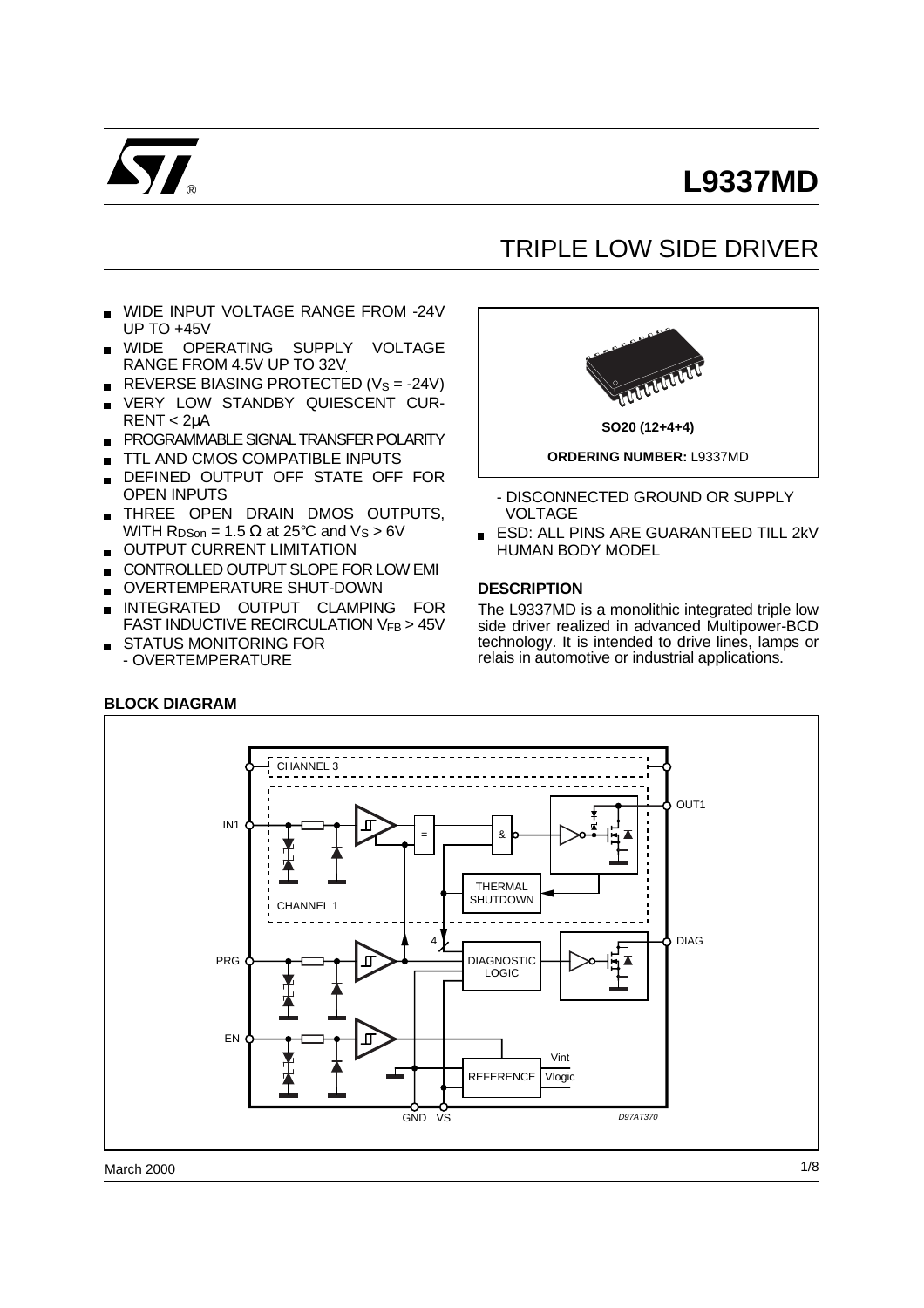#### **L9337MD**

## **ABSOLUTE MAXIMUM RATINGS** (no damage or latch)

| Symbol            | <b>Parameter</b>       | Value        | Unit |
|-------------------|------------------------|--------------|------|
| Vs                | Supply voltage         | $-24$ to 45  |      |
| Pin voltages      |                        |              |      |
| $V_{IN}$          | Input, enable, program | $-24$ to 45  |      |
| VOUT              | Output                 | $-0.3$ to 45 |      |
| V <sub>DIAG</sub> | Diagnostic output      | $-0.3$ to 45 |      |

#### **PIN CONNECTIONS** (Top view)



#### **PIN DESCRIPTION**

| SO 12+4+4<br>No             | <b>Pin Name</b>  | <b>Function</b>    |  |  |  |
|-----------------------------|------------------|--------------------|--|--|--|
| 8                           | VS.              | SUPPLY VOLTAGE     |  |  |  |
| 4, 5, 6, 7, 14,<br>15,16,17 | <b>GND</b>       | <b>GROUND</b>      |  |  |  |
| 11                          | <b>EN</b>        | <b>ENABLE</b>      |  |  |  |
| 20                          | <b>PRG</b>       | <b>PROGRAM</b>     |  |  |  |
| 3                           | <b>DIAG</b>      | <b>DIAGNOSTIC</b>  |  |  |  |
| 1                           | IN <sub>1</sub>  | <b>INPUT1</b>      |  |  |  |
| 2                           | IN2              | INPUT <sub>2</sub> |  |  |  |
| 9                           | IN <sub>3</sub>  | INPUT 3            |  |  |  |
| 19                          | OUT <sub>1</sub> | <b>OUTPUT 1</b>    |  |  |  |
| 18                          | OUT <sub>2</sub> | <b>OUTPUT 2</b>    |  |  |  |
| 13                          | OUT <sub>3</sub> | <b>OUTPUT 3</b>    |  |  |  |
| 10, 12                      | NC.              | NOT CONNECTED      |  |  |  |

 $\sqrt{27}$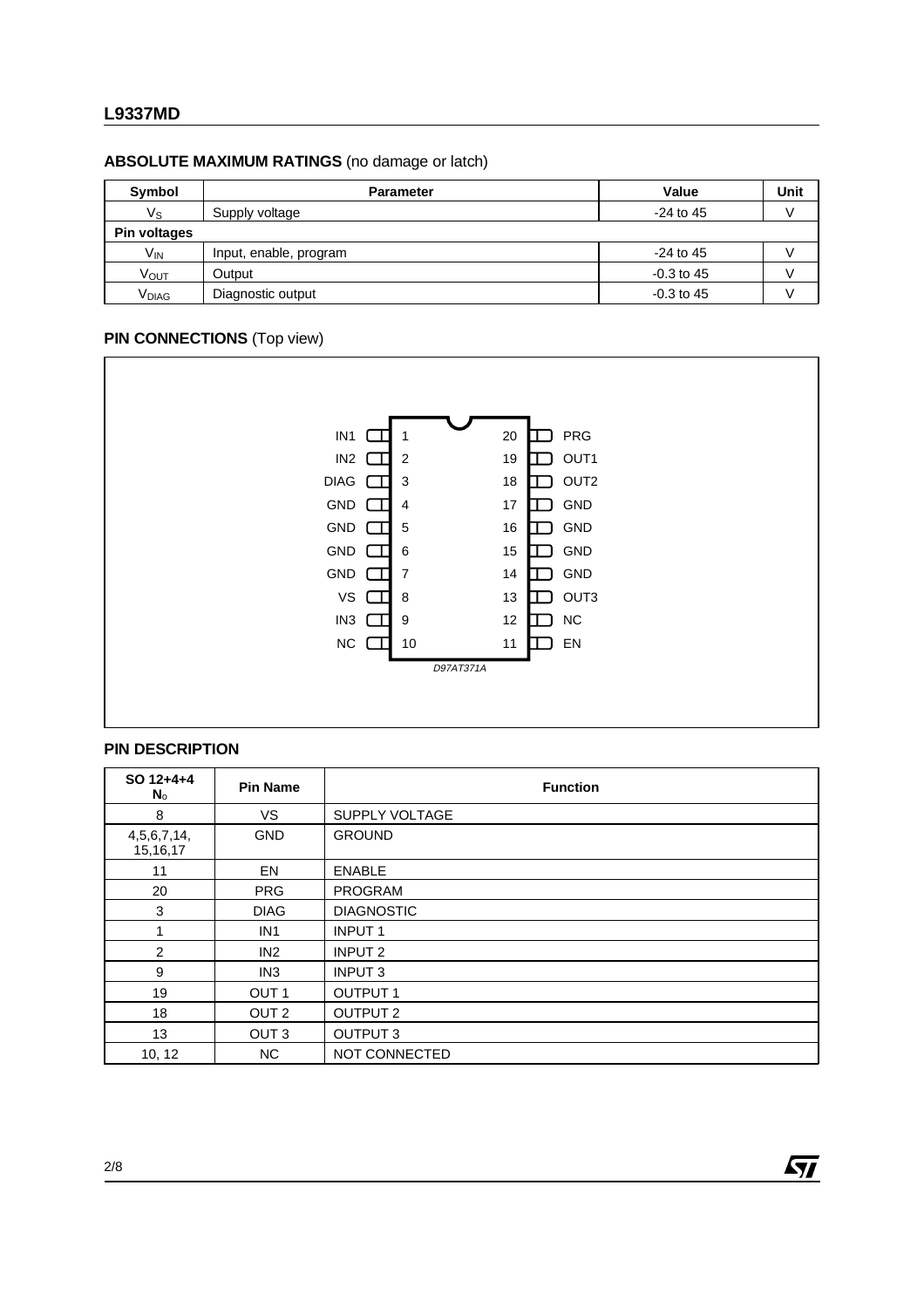#### **THERMAL DATA**

| Symbol                        | <b>Parameter</b>                                                              | SO20(2)                  | $SO(12+4+4)$ (1) | Unit              |
|-------------------------------|-------------------------------------------------------------------------------|--------------------------|------------------|-------------------|
| $R_{th}$ (j-pins)             | Thermal resistance junction to pin                                            |                          | 14 (Typ.)        | $\degree$ C/W     |
| $R_{th (j-amb)}$              | Thermal resistance junction to ambient mounted on<br>SMPCB <sub>2</sub> board | 77 to 97                 |                  | $\degree$ C/W     |
| ${\mathsf T}_{\mathsf{jMon}}$ | Temperature-monitoring<br>Switch-off-level<br>Switch-on-level                 | 160 to 190<br>140 to 170 |                  | °C<br>$^{\circ}C$ |

**(1) See SGS-THOMSON Microelectronics databook:"Thermal Management in Surface Mount Technology" (2) See SGS-THOMSON Microelectronics databook:"Thermal characteristics of SO20"**

**OPERATING CONDITIONS** (The electrical characteristics are valid within the below defined operating ranges, unless otherwise specified. The function will be guaranted by design until T<sub>jMON</sub> switch-OFF-level.

| Symbol               | <b>Parameter</b>     | Value        | Unit |
|----------------------|----------------------|--------------|------|
| Vs                   | Supply Voltage       | 4.5 to 32    |      |
| Vin                  | Input pin voltage    | $-24$ to 45  |      |
| V <sub>EN</sub>      | Enable pin voltage   | $-24$ to 45  |      |
| Vout, V <sub>D</sub> | Output pin voltage   | $-0.3$ to 45 |      |
|                      | Junction temperature | $-40$ to 150 | °C   |

**ELECTRICAL CHARACTERISTICS** (Refer to the test circuit, unless otherwise specified.)

| Symbol                   | <b>Test Condition</b><br><b>Parameter</b>                                                 |                                                                      | Min.  | Typ.       | Max.         | <b>Unit</b> |
|--------------------------|-------------------------------------------------------------------------------------------|----------------------------------------------------------------------|-------|------------|--------------|-------------|
| Ιo                       | $-0.3V \le V_{FN} \le 0.5V$ ;<br>Quiescent current<br>$V_S = 14V$ ; T <sub>i</sub> = 85°C |                                                                      |       | -2         | 10           | μA          |
|                          |                                                                                           | $EN = high$ ; $V_S \le 14V$                                          |       | 1.5        | 2            | mA          |
| Inputs IN1 - IN3, PRG    |                                                                                           |                                                                      |       |            |              |             |
| <b>VINIIOW</b>           | Input voltage LOW                                                                         |                                                                      | $-24$ |            | 2.0          | V           |
| VINhigh                  | Input voltage HIGH                                                                        |                                                                      | 2.8   |            | 45           | $\vee$      |
| I <sub>IN</sub>          | Input current                                                                             | $-24V \leq Vi \leq 10V$                                              | $-10$ |            | 15           | μA          |
| <b>Enable Input EN</b>   |                                                                                           |                                                                      |       |            |              |             |
| VENIow                   | Input voltage LOW                                                                         |                                                                      | $-24$ |            | $\mathbf{1}$ | $\vee$      |
| VENhigh                  | Input voltage HIGH                                                                        |                                                                      | 3.2   |            | VS           | $\vee$      |
| $R_{\underline{EN}}$     | Input impedance                                                                           | $-24V < Vi < 2.5V$                                                   | 10    |            |              | KΩ          |
| I <sub>EN</sub>          | Input current                                                                             | $2.5V \leq Vi \leq 25V$                                              |       | 20         | 50           | μA          |
| <b>Outputs OUT1-OUT3</b> |                                                                                           |                                                                      |       |            |              |             |
| R <sub>DSon</sub>        | Output ON-resistor to ground                                                              | $V_S \ge 6V$ , $I_Q = 0.3A$<br>$T_i = 25^{\circ}C$<br>$T_i = 125$ °C |       | 1.7        | 2.3<br>3.5   | Ω<br>Ω      |
| I <sub>OLeak</sub>       | Leakage current                                                                           | $V_O = V_S = 14V$ ; T <sub>i</sub> = 85°C                            |       | $\leq 1$   | 5            | μA          |
| Voclamp                  | Output voltage during clamping                                                            | time < 200 $\mu$ s; 10mA $\leq$ lo $\leq$ 0.3A                       | 45    | 52         | 60           | $\vee$      |
| <b>l</b> osc             | Short-circuit current                                                                     |                                                                      | 400   | 700        | 1200         | mA          |
| C <sub>O</sub>           | Internal output capacities                                                                | $V_{\text{O}} \geq 4.5V$                                             |       |            | 100          | рF          |
|                          | <b>Diagnostic output DIAG</b>                                                             |                                                                      |       |            |              |             |
| V <sub>Dlow</sub>        | Output voltage LOW                                                                        | $I_{DL} \leq 1mA$                                                    |       | 0.3        | 0.5          | $\vee$      |
| $I_{Dmax}$               | Max. Output current                                                                       | Internal current limitation                                          | 1     | 5          | 15           | mA          |
| <b>I</b> Dieak           | Leakage current                                                                           | $V_S = 14V$ ; $T_I = 85^{\circ}C$                                    |       | $\leq 0.1$ | 1            | μA          |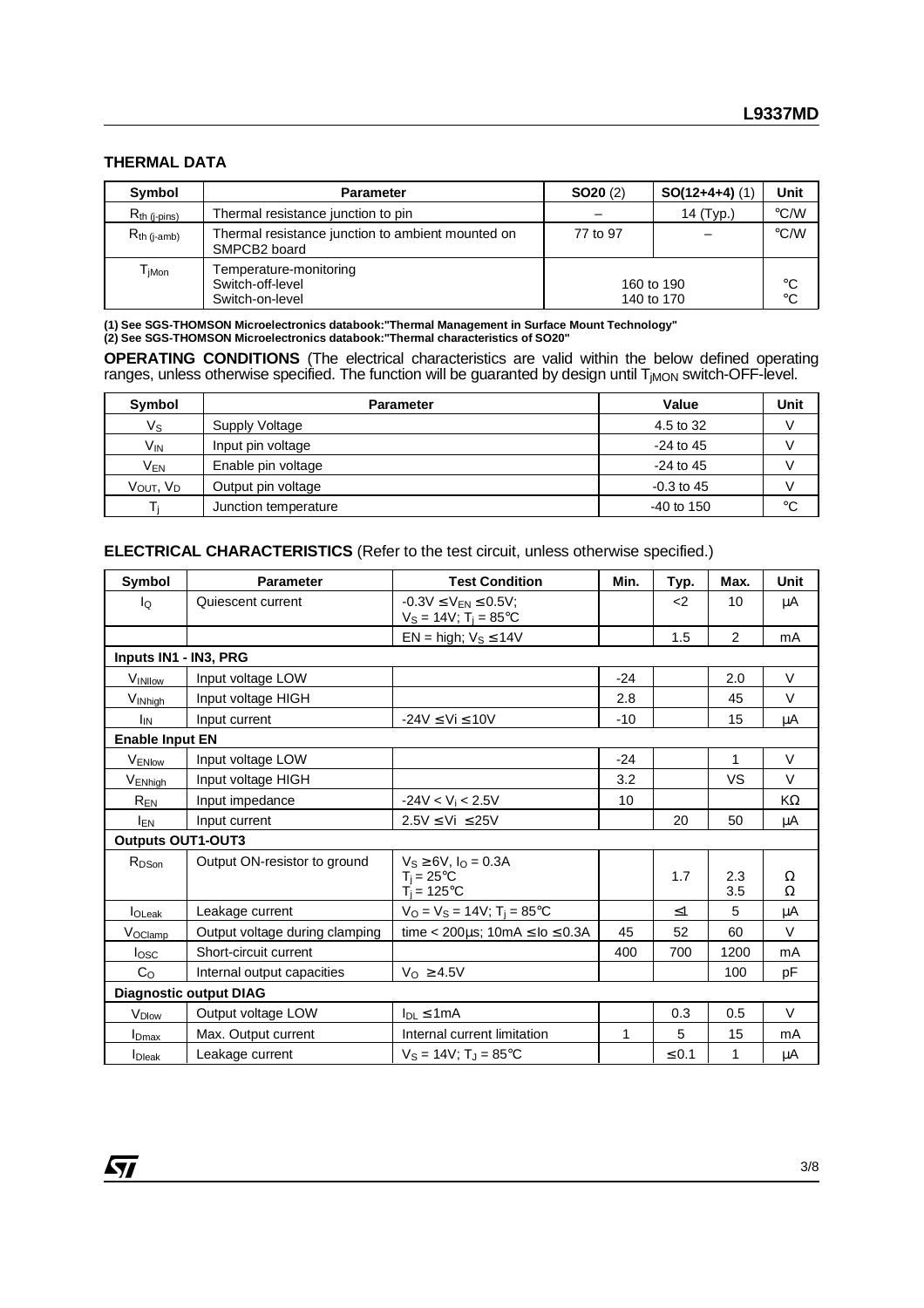#### **ELECTRICAL CHARACTERISTICS** (Continued)

| Symbol               | <b>Parameter</b>                | <b>Test conditions</b>        | Min. | Typ. | Max. | <b>Unit</b> |
|----------------------|---------------------------------|-------------------------------|------|------|------|-------------|
| Timing (see Fig. 1)  |                                 |                               |      |      |      |             |
| $t_{d,on}$           | On delay time                   | $V_S = 14V$ , $C_{ext} = 0pF$ |      | 2.5  | 3.5  | μs          |
| $t_{d,off}$          | Off delay time                  | $10mA \leq I_0 \leq 200mA$    |      | 3    | 4.5  | μs          |
| t <sub>set</sub>     | Enable settling time            |                               |      |      | 10   | μs          |
| t <sub>d</sub> .DIAG | On or Off diagnostic delay time |                               |      |      | 10   | μs          |
| $S_{\text{out}}$     | Output slopes                   |                               | 2.5  | 9    | 16   | $V/\mu s$   |

## **Figure 1**



4/8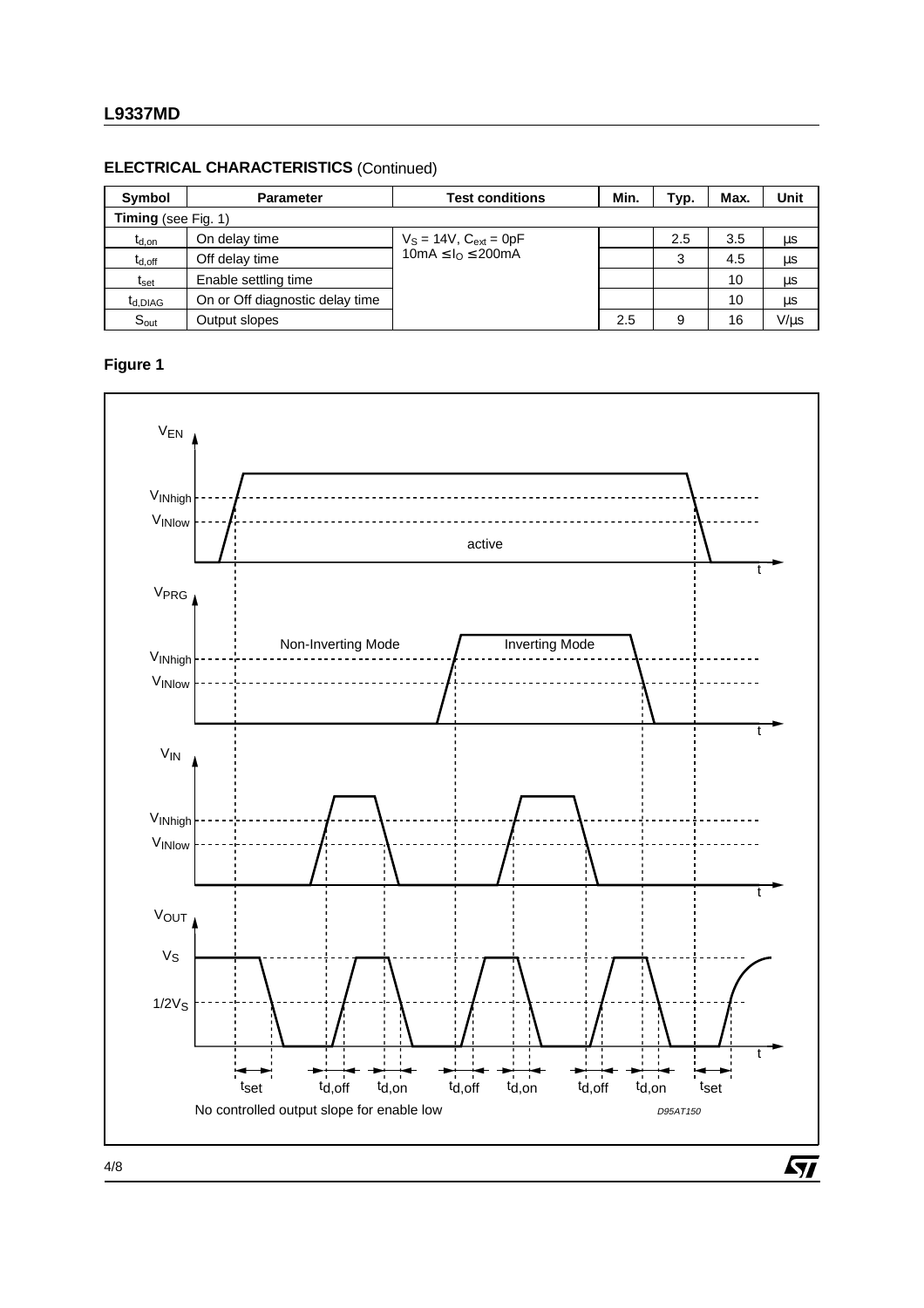#### **CIRCUIT DESCRIPTION**

The L9337 is a triple low side driver for lines, lamps or inductive loads in automotive and industrial applications.

All INputs are TTL or CMOS compatible. This allows the device to be driven directly by a microcontroller. For the noise immunity, all inputs have a Schmitt-trigger with a hysteresis of typ. 100mV. Each input stage has an input voltage protection from -24V to 10V. The device can be activated with a 'high' signal on ENable input. ENable 'low' switches the device into the sleep mode. In this mode the quiescent current is less than 10µA. A high signal on PRoGramming input changes the signal transfer polarity from noninverting into the inverting mode. Normally this pin is connected to V<sub>S</sub> or GND. These pins (PRG and EN) are internally fixed at low status by open input condition. Independent of the PRoGramming input, the OUTput switches off, if the signal INput pin is not connected.

Each output driver has a current limitation of min 0.4A and a seperate thermal shut-down. The thermal shut-down deactivates that output which exceeds Temperature switch off level. About 20K below this temperature threshold the output will be activated again. This means, that each output is able to sink continuously 285mA without activating thermal shut-down at 85°C ambient temperature (SO20). The slew rate of the output is limited to max. 14V/us to reduce the electromagnetic interference, but not for the enable transfer characteristic (see fig. 1). An integrated active flyback voltage limitation clamps the output voltage during the flyback phase of inductive loads to typ. 50V. The power DMOS switches ON, if the device is enabled and the OUTput swings below ground. This protection avoids the activation of parasitics inside the power DMOS.

The DIAGnostic is an open drain output. The logic status depends on the PRoGramming pin. If the PRG pin is 'low' the DIAG output becomes low, if the device works correctly.

At thermal shut-down of one channel, disconnected ground or supply voltage the DIAGnostic output becomes high. If the PRG pin is 'high' this output is switched off at normal function and switched on at overtemperature.

#### **DIAGNOSTIC TABLE**

| <b>Pins</b>                                                  | <b>EN</b> | <b>PRG</b> | IN | <b>OUT</b>  | <b>DIAG</b> |
|--------------------------------------------------------------|-----------|------------|----|-------------|-------------|
| Normal function                                              | н         |            |    | L (on)      | L (on)      |
|                                                              | н         |            | н  | H (off)     | L (on)      |
|                                                              |           | н          |    | H (off)     | H(off)      |
|                                                              | н         | н          | Н  | L (on)      | H(off)      |
|                                                              |           | X          | v  | H (off)     | H(off)      |
| Overtemperature,<br>disconnected ground or<br>supply voltage | н         |            | X  | H (off) $*$ | H (off)     |
| Overtemperature                                              | н         | н          | ⋏  | H (off) $*$ | L (on)      |

 $X =$  not relevant  $*$  selective for each channel at overtemperature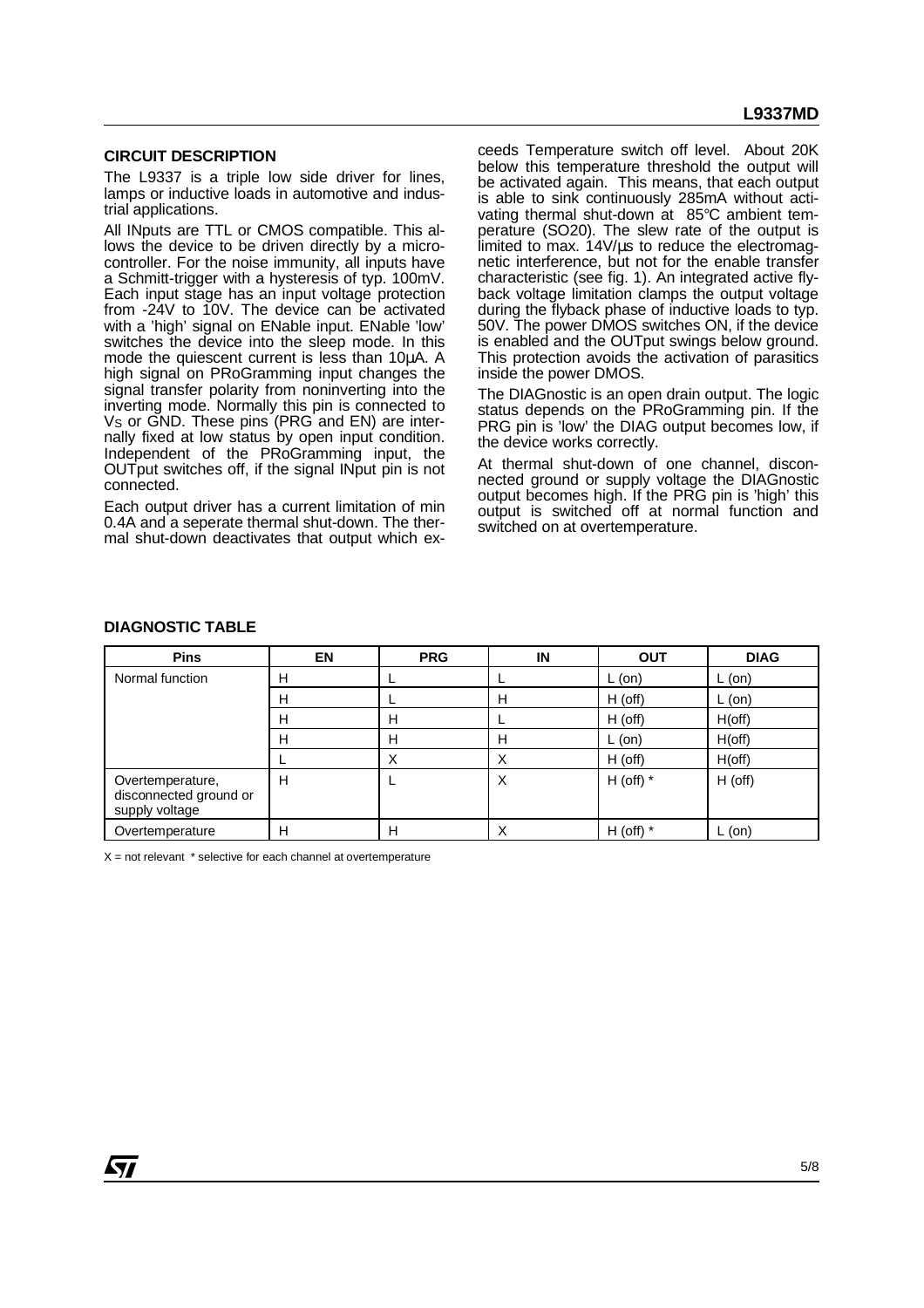## **L9337MD**



**Figure 2:** Application circuit for inverting transfer polarity.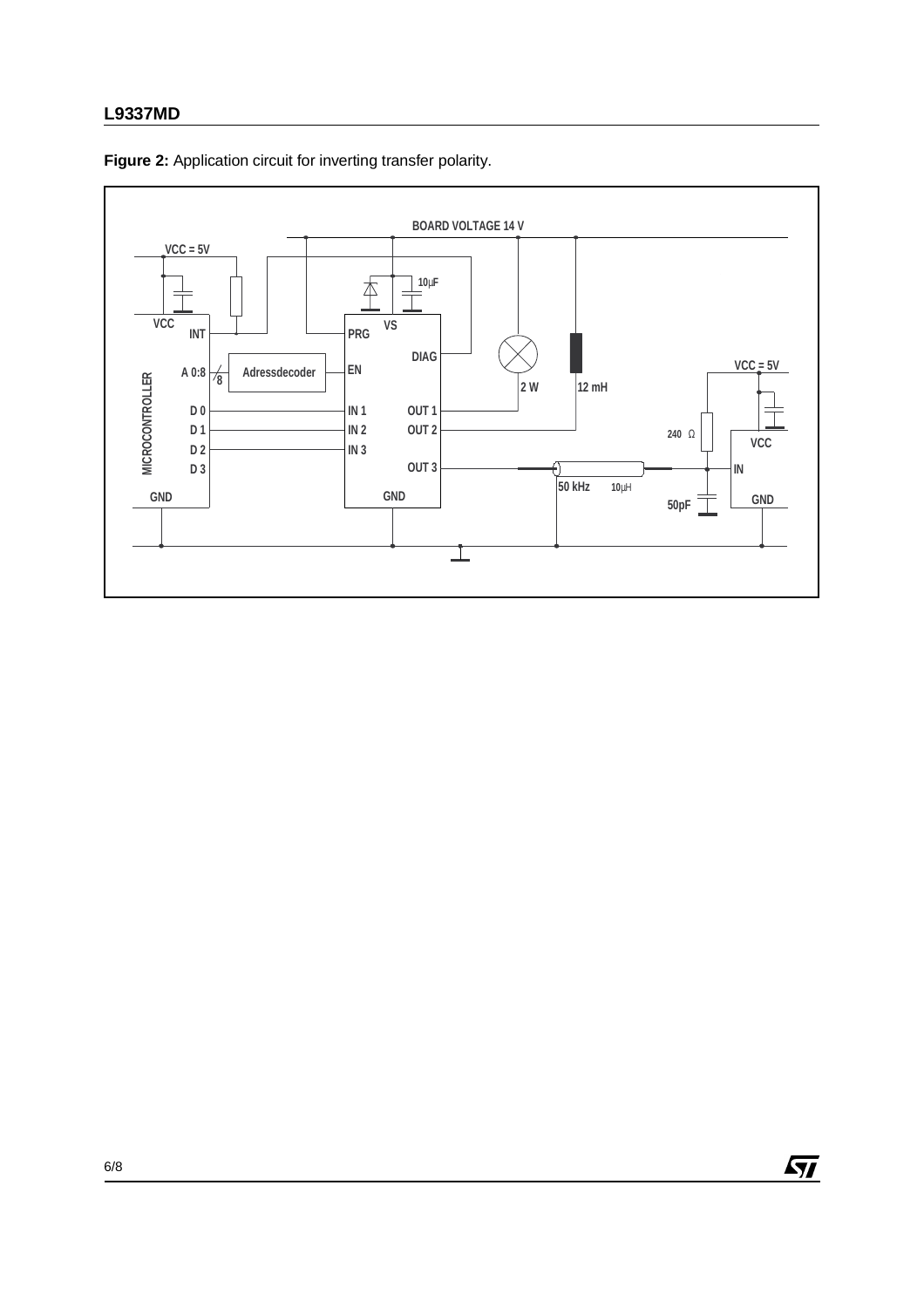| DIM.           | mm                                    |      |       | inch  |       |       |  |
|----------------|---------------------------------------|------|-------|-------|-------|-------|--|
|                | MIN.                                  | TYP. | MAX.  | MIN.  | TYP.  | MAX.  |  |
| A              | 2.35                                  |      | 2.65  | 0.093 |       | 0.104 |  |
| A <sub>1</sub> | 0.1                                   |      | 0.3   | 0.004 |       | 0.012 |  |
| В              | 0.33                                  |      | 0.51  | 0.013 |       | 0.020 |  |
| C              | 0.23                                  |      | 0.32  | 0.009 |       | 0.013 |  |
| D              | 12.6                                  |      | 13    | 0.496 |       | 0.512 |  |
| Е              | 7.4                                   |      | 7.6   | 0.291 |       | 0.299 |  |
| e              |                                       | 1.27 |       |       | 0.050 |       |  |
| н              | 10                                    |      | 10.65 | 0.394 |       | 0.419 |  |
| h              | 0.25                                  |      | 0.75  | 0.010 |       | 0.030 |  |
| L              | 0.4                                   |      | 1.27  | 0.016 |       | 0.050 |  |
| Κ              | $0^{\circ}$ (min.) $8^{\circ}$ (max.) |      |       |       |       |       |  |





 $\overline{SI}$